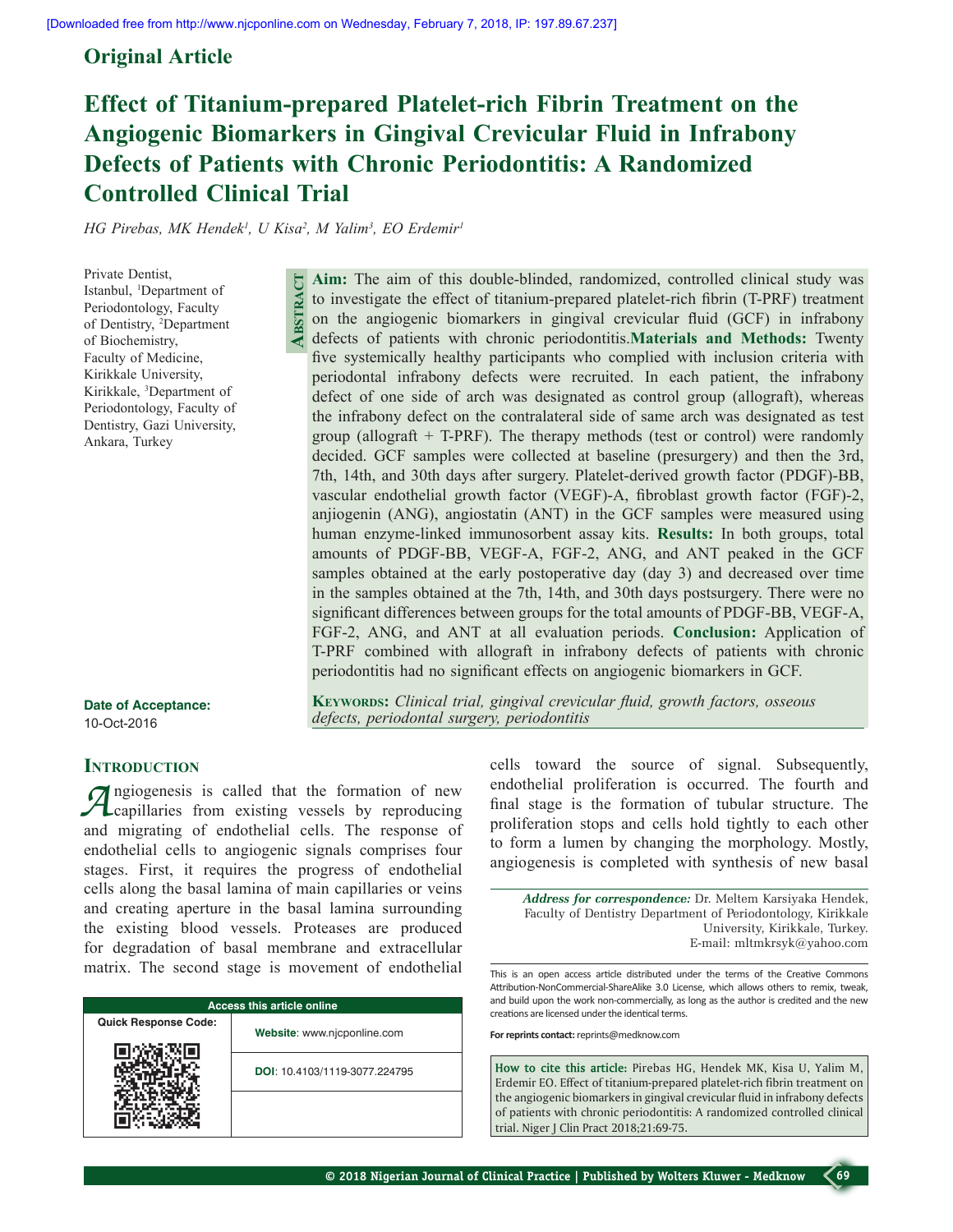membrane and attendance of pericytes and vascular smooth muscle cells to endothelium. Angiogenic growth factors such as platelet-derived growth factor (PDGF), vascular endothelial growth factor (VEGF), fibroblast growth factor (FGF), and epidermal growth factor (EGF) provide elicitation of these four phases of angiogenesis.[1]

Application of the platelet concentrations in the medical field began in the 1990s and increased by expanding until today. Platelets are the cells initiating the wound healing and also supporting it by secreting various growth factors actively.[2,3] These growth factors released by platelets act the increase of connective tissue healing, bone regeneration and repair, fibroblast mitogenesis, wound angiogenesis, and the activation of macrophages by stimulating cell proliferation signals.[4] Many blood product-derived platelets by using different techniques have been developed.<sup>[5]</sup> Choukroun *et al.*<sup>[6]</sup> developed platelet-rich fibrin (PRF) as an autologous fibrin material that contains leucocytes and PRF. PRF may be considered as a second-generation platelet concentrate, using simplified protocol.<sup>[5,7,8]</sup> PRF is an inherent fibrin-based biomaterial enabling the improvement of microvascularization directing epithelial cell migration. In previous studies, fibrin matrix has been directly led to angiogenesis. This property of the fibrin matrix may be explained three-dimensional structure and the activities of cytokines trapped in the matrix. It was shown that basic-FGF, VEGF, and PDGF that have been role in angiogenesis have high affinity to fibrin. On the other hand, fibrin acts as a supporting matrix for mesenchymal stem cells. Dohan *et al.*<sup>[9]</sup> reported that growth factors such as PDGF-AB, VEGF, and transforming growth factor (TGF)-β are being slowly released from PRF during 7 days. The products inside natural fibrin material have high potential impact during the healing period. It was reported the key role of leucocytes in platelet concentrations was associated with infection preventive activity<sup>[10]</sup> and immune regulatory feature.<sup>[11,12]</sup> Dohan *et al.*[11] studied platelets poor plasma (PPP), PRF and the amount of serum interleukin (IL)-1β, IL-4, IL-6, tumor necrosis factor (TNF)- $\alpha$  and VEGF and they found all parameters, except VEGF, were high level in PRF and this was provided from leukocyte degranulation in PRF. It was suggested that the increment in cytokine levels was shown as defense capacity of PRF.

Despite of the useful effects of PRF in diverse procedures,[13-15] some clinicians attach importance to a potential risk when glass tubes with silica activators were used. The unavoidable contact with silica was shown by O'Connell.<sup>[16]</sup> The particles of silica in the tube may maintain suspended colloidally in the layers of PRF. Therefore, as PRF is used, the silica particles could attain the patient. Titanium-prepared, platelet-rich fibrin (T-PRF), is a new platelet concentrate, is formed in titanium tubes may be more efficient to activate platelets in comparison with glass tubes prepared in Chouckroun's method.<sup>[5-7,11]</sup> The titanium tubes is utilized to refrain any inverse effects of glass tubes and also silica. Activation of platelets in titanium tubes obtains the evident properties of T-PRF such as increased biocompatibility.

Until today, it has shown that PRF has been used in apexification, $[17]$  impacted third molar extractions, $[18,19]$ sinus lifting,<sup>[20,21]</sup> infrabony periodontal defects,<sup>[22,23]</sup> furcation<sup>[14]</sup> and extraction defects,<sup>[24,25]</sup> peri-implantitis treatment,<sup>[26]</sup> and gingival recession.<sup>[27-29]</sup> To the best of our knowledge, no study has reported the effect of autologous T-PRF in early wound healing on angiogenic biomarkers in the treatment of periodontal infrabony defects. Thus, the main aim of present study was to compare the effectiveness of composite graft consisting of an allograft and T-PRF to allograft alone on the angiogenic biomarkers in gingival crevicular fluid in infrabony defects of patients with chronic periodontitis. The hypothesis of this study was that T-PRF may affect the angiogenic biomarkers in gingival crevicular fluid.

## **Materials and Methods**

Twenty-five systemically healthy nonsmoker patients (16 females and 9 males; age range: 26–59 years; mean  $\pm$  SD: 40  $\pm$  8.37 years) with matched pairs of interproximal, intrabony defects participated in this double-blinded, randomized, controlled clinical trial that used a split-mouth design. The study was completed in the Department of Periodontology, Faculty of Dentistry at the University of Kirikkale from February 2014 to November 2014.

The study design was approved by the ethics committee of Kirikkale University and guided in accordance with the Declaration of Helsinki of 1975, as revised in 2000 and written informed consent from all participants was obtained. The study protocol (NCT02692079) was approved by the institutional review board.

The inclusion criteria were the presence of two- or three-wall intrabony defects  $\geq$ 3 mm deep along with an interproximal probing depth  $\geq$ 5 mm after nonsurgical periodontal therapy. Patients with systemic illnesses and taking any medications known to affect the outcomes of periodontal surgery, pregnancy, and lactation, who had plaque index >1 after the reevaluation of phase therapy, were excluded from the study. In addition, teeth with furcation defects, prothesis, mobility  $\geq$  Grade II were also excluded.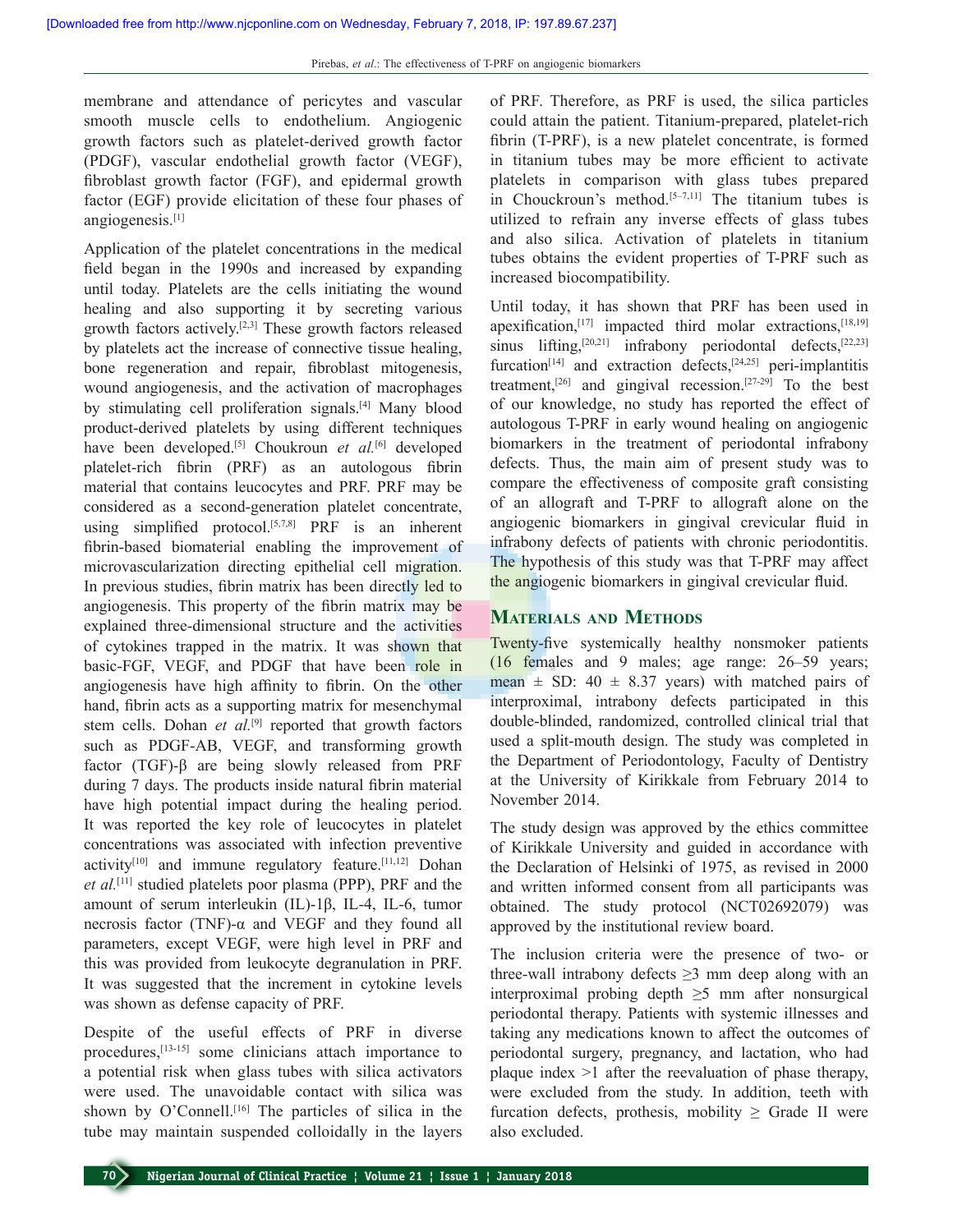#### **Presurgical therapy**

At 6-8 weeks after the initial periodontal therapy [scaling and root planning with curets (Hu-Friedy, Chicago, I llinois, USA) and polishing], a reevaluation was performed to approve the conformity of patients and sites to periodontal surgery.

## **T-PRF preparation**

Ten milliliters of blood samples were collected from the each participant's arm by syringe and then was transferred to the titanium tube without anticoagulant. After centrifugation (Mikro 22 R Hettich Centrifugal Machine, Tuttlingen, Germany) of blood samples (2800 rpm, 12 minutes) at room temperature, the T-PRF clot was removed from the tubes with sterile tweezers. Red blood cells base was separated with scissors and the clots were placed on sterile woven gauze. Then, it was divided into small pieces with sterile scissors and mixed with allograft.

## **Surgical procedures**

All surgical procedures were performed by the same operator (H.G.P.). Before surgery, 0.12% chlorhexidine solution and an iodine solution were used for intraoral and extraoral antisepsis. After topical and local anesthesia, buccal and lingual sulcular incisions were made and a full-thickness flap was reflected. The defects were debrided and root planed with ultrasonic instrumentation and area-specific curets. All sites were was hed with sterile saline solution and bleeding control was performed. The selected sites were randomly (by coin-toss method) assigned to the test and control group by another author (M.K.H.). Test group sites were treated with T-PRF + allograft (CTBA, Magnesitstr, Austria), whereas control group was also treated with only allograft. Patients were blinded for allocation to particular group and treatment. The flaps were repositioned with 4-0 non absorbable silk suture (Ruschmed, 4-0 Silk Black, Istanbul, Turkey).

#### **Postoperative care**

After surgery, an antibiotic (Fako, Istanbul, Turkey) (100 mg doxycycline, two times per first day and one time per day for 13 days), an analgesic (Sanovel, Istanbul, Turkey) (100 mg flurbiprofen, two times per day, for 7 days) and chlorhexidine digluconate rinses (Drogsan, Istanbul, Turkey) (0.12%, twice daily for 14 days) were prescribed. The sutures were removed 10th day postoperatively. Gentle brushing with a soft toothbrush at 2nd week and appropriate interdental brush devices at 4th week were recommended. If necessary, reinforcement of oral hygiene and mechanical plaque control were reinstructed, postoperatively. No subgingival instrumentation was attempted at any of these appointments.

#### **Collection and preparation of GCF samples**

After the isolation of samples sites, the standardized strips (Periopaper; Ora Flow Inc., Amityville, New York, USA) were placed entrance of sulcus for 30 seconds and volume was measured on a precalibrated device (Periotron 8000; Oraflow Inc., Plainview, New York, USA). Three GCF (buccal, median, palatinal/lingual) samples were collected from each defect. Phosphatebuffered saline (300 mL, pH 7.2) was added to each Eppendorf tube containing three paper strips. All samples were stored at –80°C until analysis. GCF samples were collected at baseline (immediately before surgery) and the 3rd, 7th, 14th, and 30th days after the surgery. Total amounts of PDGF-BB, VEGF-A, FGF-2, anjiogenin (ANG), and angiostatin (ANT) were measured by enzyme-linked immunosorbent assay (Shanghai Yehua, Shangay, China) using commercial kits according to the manufacturers' instructions.

#### **Statistical analyses**

To achieve 90% power and detect differences among groups, 20 defects were essential for each group. To keep from potential dropouts, the sample size was enhanced to 25 defects per group. The normality of the data distribution was examined with the Shapiro–Wilk test. Non-normally distributed data were expressed as median (interquartile range). Friedman nonparametric repeated measurements analysis of variance test and Bonferroni correction were also used for differences between groups and to determine the groups leading to differences, respectively. Statistical analyses were evaluated with a software (SPSS Inc., Chicago, I llinois, USA). Statistical significance level was considered at *P* < 0.05.

## **Results**

Forty eight patients with chronic periodontitis were examined against the criteria listed for eligibility for the study. Seven patients refused to participate and 16 patients did not meet the inclusion criteria in the study. Finally, 25 patients received the intended treatment. All participants returned for evaluation at all study periods [Figure 1]. Wound healing was generally uneventful in all patients. The digestive system problems were observed due to antibiotic from only one patient. Depending on the use of local antimicrobial mouthwash coloration was observed in the tongues and teeth of the patients. Participants' age, gender, defect distribution, and number of osseous walls were shown in [Table 1].

GCF volume was similar at baseline in both groups. In the 3rd day after surgery, in both groups, it increased compared with baseline and then decreased to the end of the study period.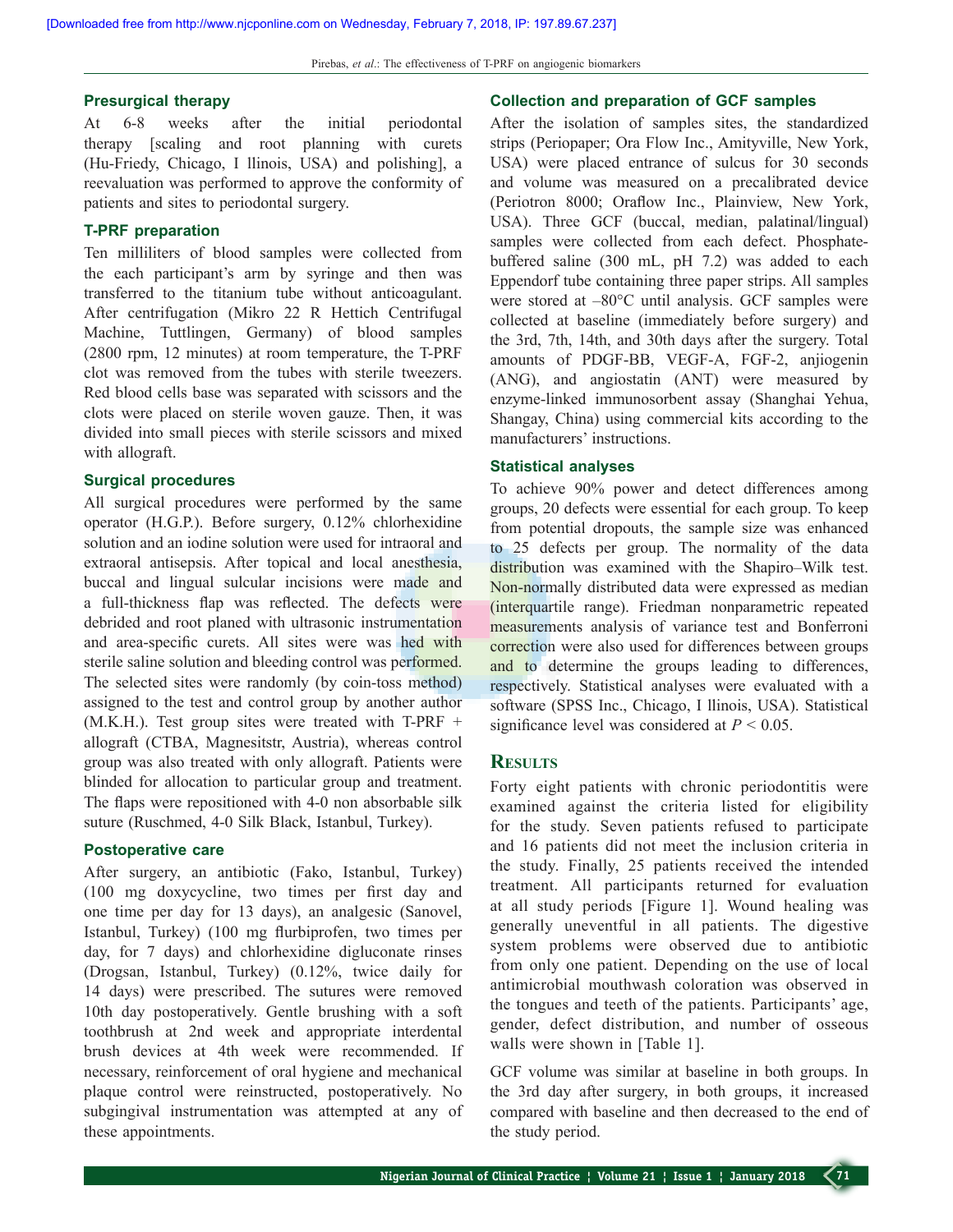Pirebas, *et al*.: The effectiveness of T-PRF on angiogenic biomarkers



**Figure 1:** Flow chart of the study

Changes in angiogenic biomarkers in gingival crevicular fluid were reported in [Figure 2]. Prior to treatment, the total amount of PDGF-BB, VEGF-A, FGF-2, ANG, and ANT in GCF did not show statistically significant differences between the test and control groups. It was found that in both groups, total amounts of PDGF-BB,

| Table 1: Participants' age, gender, defect distribution,<br>number of osseous walls, and defect characteristics |    |                                                |  |
|-----------------------------------------------------------------------------------------------------------------|----|------------------------------------------------|--|
|                                                                                                                 |    | Test sites $(n = 25)$ Control sites $(n = 25)$ |  |
| Age                                                                                                             |    | $40 \pm 8.37$ years                            |  |
| Gender                                                                                                          |    | 16 females 9 males                             |  |
| Two walls                                                                                                       | 9  | 7                                              |  |
| Three walls                                                                                                     | 16 | 18                                             |  |
| Premolars                                                                                                       | 12 | 14                                             |  |
| Molars                                                                                                          | 13 | 11                                             |  |
| Maxilla                                                                                                         | 13 | 15                                             |  |
| Mandible                                                                                                        | 12 | 10                                             |  |



**Figure 2:** Comparison of total amounts of PDGF-BB, VEGF-A, FGF-2, ANG, ANT, in GCF between groups. ANG = anjiogenin, ANT = angiostatin, FGF = fibroblast growth factor, GCF = gingival crevicular fluid, PDGF-BB = platelet-derived growth factor, VEGF = vascular endothelial growth factor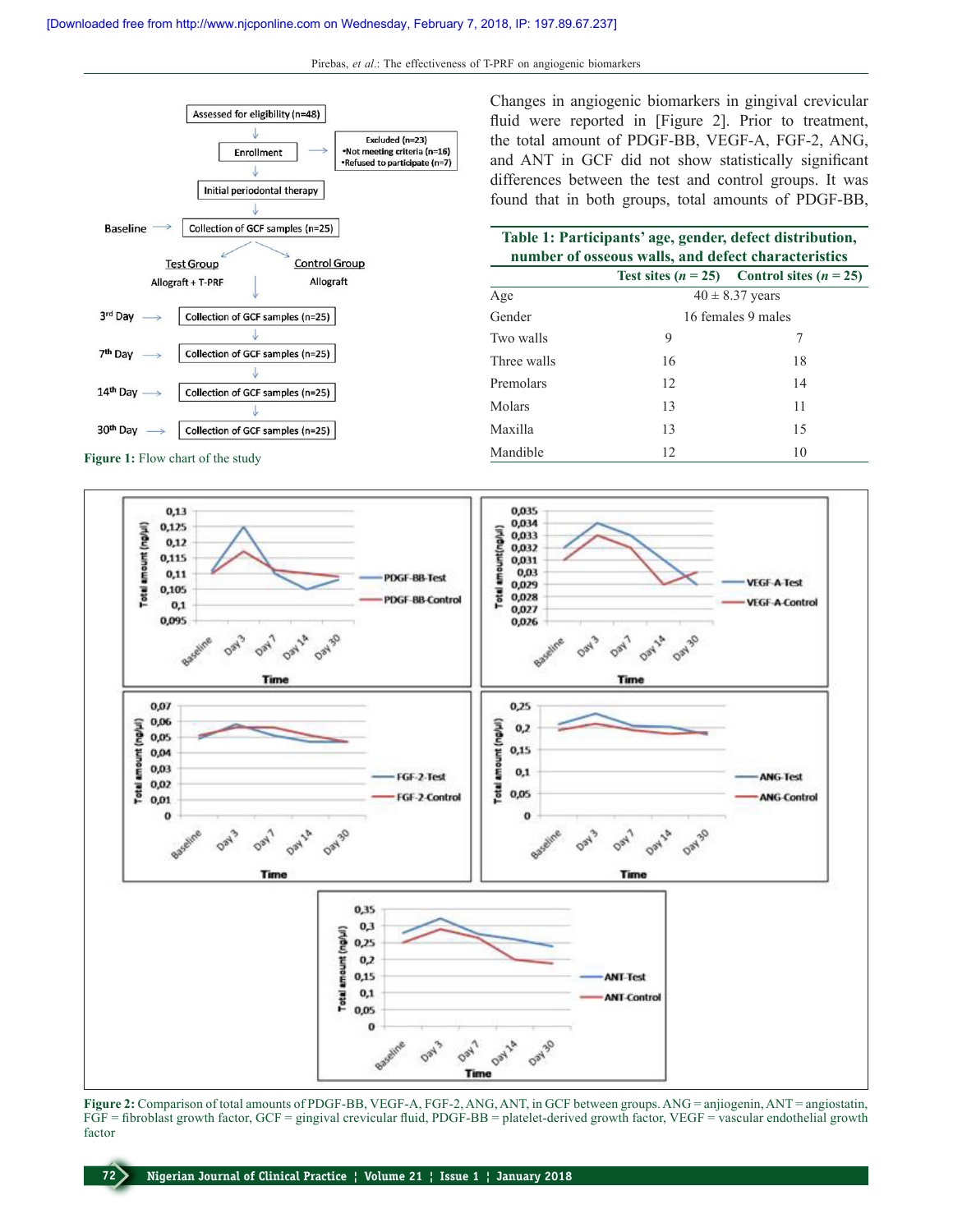VEGF-A, FGF-2, ANG, and ANT peaked in the early postoperative day 3 and decreased over time in the 7th, 14th, and 30th days postsurgery. However, there were no significant differences between the test and control groups at all times.

## **Discussion**

The present study was aimed to evaluate the effects of T-PRF treatment on the angiogenic biomarkers in GCF in infrabony defects of patients with chronic periodontitis. To the best of our knowledge, till date there are no published data on the use of T-PRF in the infrabony defects of patients with periodontitis. We observed that no additional benefit of T-PRF on angiogenic biomarkers after periodontal surgery in infrabony defects.

Various cells such as endothelial cells, white blood cells, platelets are included in wound repair and these cells play a major role in the coagulation phase and tissue regeneration by releasing growth factors and cytokines.[30,31] Platelet-derived factors have been broadly used for clinical and surgical applications due to releasing important growth factors and other molecules.[32-35] Growth factors are biologic mediators that regulate cellular events in tissue regeneration including cell proliferation, chemotaxis, differentiation, and matrix synthesis.<sup>[36]</sup>

Different preparation protocols have been used for platelet concentrates to release growth factors. In a study evaluating growth factors from different platelet concentrate, it was shown that the amount of growth factors released from PRP was higher than that from PRF.<sup>[37]</sup> Conversely, in another study, PRF released more autologous growth factors and more resistant effect on proliferation and differentation of rat osteoblasts than PRP *in vitro*. [38] *In vitro* studies, it has also shown that PRF influenced the proliferation and differentiation of osteoblast cells by releasing growth factors such as PDGF, TGF-β.<sup>[9,39]</sup> In recent studies, it has demonstrated PRF stimulated osteoblast adhesion and the upregulation of collagen protein production.[40] The structure of PRF would permit to cell migration and angiogenesis as a scaffold and would be a reservoir for growth factors, cytokines, providing a slow release over 7 days.[9,41,42] In another study, in the treatment of periodontal intrabony defects, the combination of PRF and demineralized freeze-dried bone allografts (DFDBA) displayed better outcomes in probing depth reduction and clinical attachment level gain compared with DFDBA alone.[23] In one histologic study comparing PRF combined with FDBA to FDBA alone in sinus floor elevation, it was demonstrated bone structures seem to be similar between groups and the combination of PRF and FDBA have

been accelerate bone regeneration and allow implant placement after only 4 months of healing.<sup>[43]</sup> In our study, we investigated the effectiveness of T-PRF on angiogenic biomarkers in the surgical treatment of human periodontal endosseous defects. Tunalı *et al*. [44] defined the structural characteristics of T-PRF and compare it with PRF and they found that the T-PRF appeared to have organized network and its fibrin network covers larger area and also fibrin seemed thicker. The activation of platelets in titanium tubes brings some high feature to T-PRF. These structural differences could have provided to the formation of more polymerized fibrin due to better hemocompatibility of titanium.<sup>[45]</sup> Due to this structure, T-PRF may last a bit longer in the tissue.[46] Tunalı *et al.*[46] placed T-PFR under the mucoperiosteal flap and examined tissue samples obtaining from the region with hematoxylin eosin at the 3rd, 5th, 10th, 15th, and 30th days. According to this, its resorption started at the 5th day and it was not completely resorbed for up to 10 days. In our study, there were no significant differences between groups for the total amounts of PDGF-BB, VEGF-A, FGF-2, ANG, and ANT at all evaluation periods. This result may be attributed to preparation protocol of T-PRF. In our study, we prepared T-PRF as a membrane with finger pressure between sterile woven gauze and the remaining fluid was discarded. In a previous study, it was pointed out that the remaining liquid can be mixed with bone grafts and used as an additional source of growth factors.<sup>[47]</sup> The another limitation of our study was the lack of any group treated with only conventional flap surgery or only T-PRF due to the split-mouth.

## **Conclusion**

Within the limitations of this study, application of T-PRF combined with allograft in infrabony defects of patients with chronic periodontitis had no significant additional effects on angiogenic biomarkers in GCF. More studies are necessary to evaluate the clinical effects of T-PRF.

## **Acknowledgments**

The authors pointed out their thanks to Mesut Akyol and Pervin Demir in the Department of Biostatistics and Medical Informatics, University of Yildirim Beyazit, Turkey, for providing statistics support.

## **Financial support and sponsorship**

The Scientific Research Project Fund of Kirikkale University (Project number: 2014/18) supported this research.

#### **Conflicts of interest**

There are no conflicts of interest.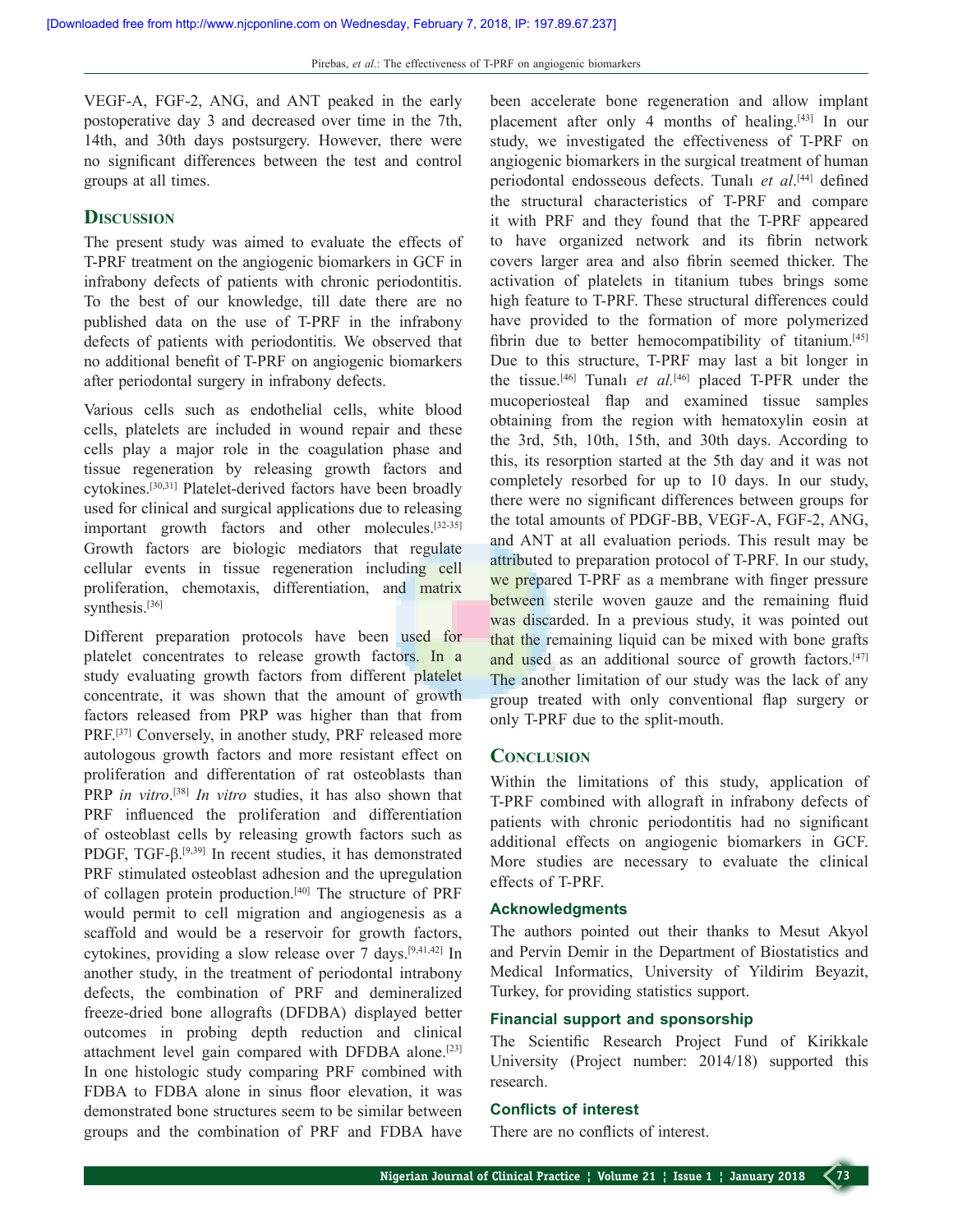Pirebas, *et al*.: The effectiveness of T-PRF on angiogenic biomarkers

#### **References**

- 1. Martínez CE, Smith PC, Palma Alvarado VA. The influence of platelet-derived products on angiogenesis and tissue repair: A concise update. Front Physiol 2015;6:290.
- 2. Laurens N, Koolwijk P, de Maat MP. Fibrin structure and wound healing. J Thromb Haemost 2006;4:932-9.
- 3. Carlson NE, Roach RB. Platelet rich plasma: Clinical applications in dentistry. J Am Dent Assoc 2002;133:1383-6.
- 4. Marx RE, Carlson ER, Eichstaedt RM, Schimmele SR, Strauss JE, Georgeff KR. Platelet-rich plasma: Growth factor enhancement for bone grafts. Oral Surg Oral Med Oral Pathol Oral Radiol Endod 1998;85:638-46.
- 5. Dohan Ehrenfest DM, Rasmusson L, Albrektsson T. Classification of platelet cancentrates: From pure plateletrich plasma (P-PRP) to leucocyte- and platelet-rich fibrin (L-PRF). Trends Biotechnol 2009;27:158-67.
- 6. Choukroun J, Adda F, Schoffler C, Vervelle A. Une opprtumnité en paroimplantologie: Le. Implantodontie 2001;42:55-62.
- 7. Dohan DM, Choukroun J, Diss A, Dohan SL, Dohan AJ, Mouhyi J, *et al.* Platelet-rich fibrin (PRF): A second-generation platelet concentrate. Part I: Technological concepts and evolution. Oral Surg Oral Med Oral Pathol Oral Radiol Endod 2006;101:37-44.
- 8. Dohan Ehrenfest DM, Diss A, Odin G, Doglioli P, Hippolyte MP. Charrier JB, *In vitro* effects of Choukroun's PRF (platelet-rich fibrin) on human gingival fibroblasts, dermal prekeratinocytes, preadipocytes, and maxillofacial osteoblasts in primary cultures. Oral Surg Oral Med Oral Pathol Oral Radiol Endod 2009;108:341-52.
- 9. Dohan DM, de Peppo GM, Doglioli P, Sammartino G. Slow release of growth factors and thrombospondin-1 in Choukroun's platelet-rich fibrin (PRF): A gold standard to achieve for all surgical platelet concentrates technologies. Growth Factors 2009;27:63-9.
- 10. Cieslik-Bielecka A, Gazdzik TS, Bielecki TM, Cieslik T. Why the platelet-rich gel has antimicrobial activity? Oral Surg Oral Med Oral Pathol Oral Radiol Endod 2007;103:303-5.
- 11. Dohan DM, Choukroun J, Diss A, Dohan SL, Dohan AJ, Mouhyi J, *et al.* Platelet-rich fibrin (PRF): A second generation platelet concentrate. Part III: Leucocyte activation: A new feature for platelet concentrates? Oral Surg Oral Med Oral Pathol Oral Radiol Endod 2006;101:51-5.
- 12. El-Sharkawy H, Kantarci A, Deady J, Hasturk H, Liu H, Alshahat M, *et al.* Platelet-rich plasma: Growth factors and proand anti-inflammatory properties. J Periodontol 2007;78:661-9.
- 13. Del Corso M, Sammartino G, Dohan Ehrenfest DM. Re: Clinical evaluation of a modified coronally advanced flap alone or in combination with a platelet-rich fibrin membrane for the treatment of adjacent multiple gingival recessions: A 6-month study. J Periodontol 2009;80:1694-7.
- 14. Sharma A, Pradeep AR. Autologous platelet rich fibrin in the treatment of mandibular degree II furcation defects: A randomized clinical trial. J Periodontol 2011;82:1396-403.
- 15. Simonpieri A, Choukroun J, Del Corso M, Sammartino G, Dohan Ehrenfest DM. Simultaneous sinus-lift and implantation using microthreaded implants and leukocyte- and platelet-rich fibrin as sole grafting material: A six-year experience. Implant Dent 2011;20:2-12.
- 16. O'Connell SM. Safety issues associated with platelet-rich fibrin method. Oral Surg Oral Med Oral Pathol Oral Radiol Endod 2007;103:587-93.
- 17. Rudagi KB, Rudagi B. One-step apexification in immature tooth using grey mineral trioxide aggregate as an apical barrier and autologus platelet-rich fibrin membrane as an internal matrix. J Conserv Dent 2012;15:196-9.
- 18. Ruga E, Gallesio C, Boffano P. Platelet rich fibrin and piezoelectric surgery: A safe technique for the prevention of periodontal complications in third molar surgery. J Craniofac Surg 2011;22:1951-5.
- 19. Hoaglin DR, Lines GK. Prevention of localized osteitis in mandibular third molar sites using platelet-rich fibrin. Int J Dent 2013 2013;875380.
- 20. Mazor Z, Horowitz RA, Del Corso M, Prasad HS, Rohrer DR, Dohan Ehrenfest DM. Sinus floor augmentation with simultaneous implant placement using Choukroun's platelet-rich fibrin as the sole grafting material: A radiologic and histologic study at 6 months. J Periodontol 2009;80:2056-64.
- 21. Tajima N, Ohba S, Sawase T, Asahina I. Evaluation of sinus floor augmentation with simultaneous placement using platelet-rich fibrin as sole grafting material. Int J Oral Maxillofac Implants 2013;28:77-83.
- 22. Lekovic V, Milinkovic I, Aleksic Z, Jankovic S, Stankovic P, Kenney EB, *et al.* Platelet-rich fibrin and bovine porous bone mineral vs. plateletrich fibrin in the treatment of intrabony periodontal defects. J Periodontal Res 2012;47:409-17.
- 23. Bansal C, Bharti V. Evaluation of efficacy of autologous plateletrich fibrin with demineralized-freeze dried bone allogaft in the treatment of periodontal intrabony defects. J Indian Soc Periodontol 2013;17:361-6.
- 24. Peck MT, Marnewick J, Stephen L. Alveolar ridge preservation using leukocyte and platelet-rich fibrin: A report of a case. Case Rep Dent 2011 2011;345048.
- 25. Hauser F, Gaydarov N, Badoud I, Vazquez L, Bernard JP, Ammann P. Clinical and histological evaluation of postextraction platelet-rich fibrin socket filling: A prospective randomized controlled study. Implant Dent 2013;22:295-303.
- 26. Del Corso M, Mazor Z, Rutkowski JL, Dohan Ehrenfest DM. The use of leukocyte-and platelet-rich fibrin during immediate postextractive implantation and loading for the esthetic replacement of a fractured maxillary central incisor. J Oral Implantol 2012;38:181-7.
- 27. Aroca S, Keglevich T, Nikolidakis D, Gera I, Nagy K, Azzi R, *et al.* Treatment of class III multiple gingival recessions: A randomized-clinical trial. J Clin Periodontol 2010;37:88-97.
- 28. Jankovic S, Aleksic Z, Klokkevold P, Lekovic V, Dimitrijevic B, Kenney EB, *et al.* Use of platelet-rich fibrin membrane following treatment of gingival recession: A randomized clinical trial. Int J Periodont Restorat Dent 2012;32:41-50.
- 29. Eren G, Atilla G. Platelet-rich fibrin in the treatment of bilateral gingival recessions. Clin Adv Periodont 2012;2:154-60.
- 30. Barrientos S, Stojadinovic O, Golinko MS, Brem H, Tomic-Canic M. Growth factors and cytokines in wound healing. Wound Repair Regen 2008;16:585-601.
- 31. Suzuki S, Morimoto N, Ikada Y. Gelatin gel as a carrier of platelet-derived growth factors. J Biomater Appl 2013;28:595-606.
- 32. Eppley BL, Pietrzak WS, Blanton M. Platelet-rich plasma: A review of biology and applications in plastic surgery. Plast Reconstr Surg 2006;118:147-59.
- 33. Nurden AT, Nurden P, Sanchez M, Andia I, Anitua E. Platelets and wound healing. Front Biosci 2008;13:3532-48.
- 34. Blair P, Flaumenhaft R. Platelet alpha-granules: Basic biology and clinical correlates. Blood Rev 2009;23:177-89.
- 35. Serra R, Buffone G, Dominijianni A, Molinari V, Montemurro R. de Franciscis S, Application of platelet-rich gel to enhance healing of transmetatarsal amputations in diabetic dysvascular patients. Int Wound J 2013;10:612-5.
- 36. de Obarrio JJ, Araúz‑Dutari JI, Chamberlain TM, Croston A. The use of autologous growth factors in periodontal surgical therapy: